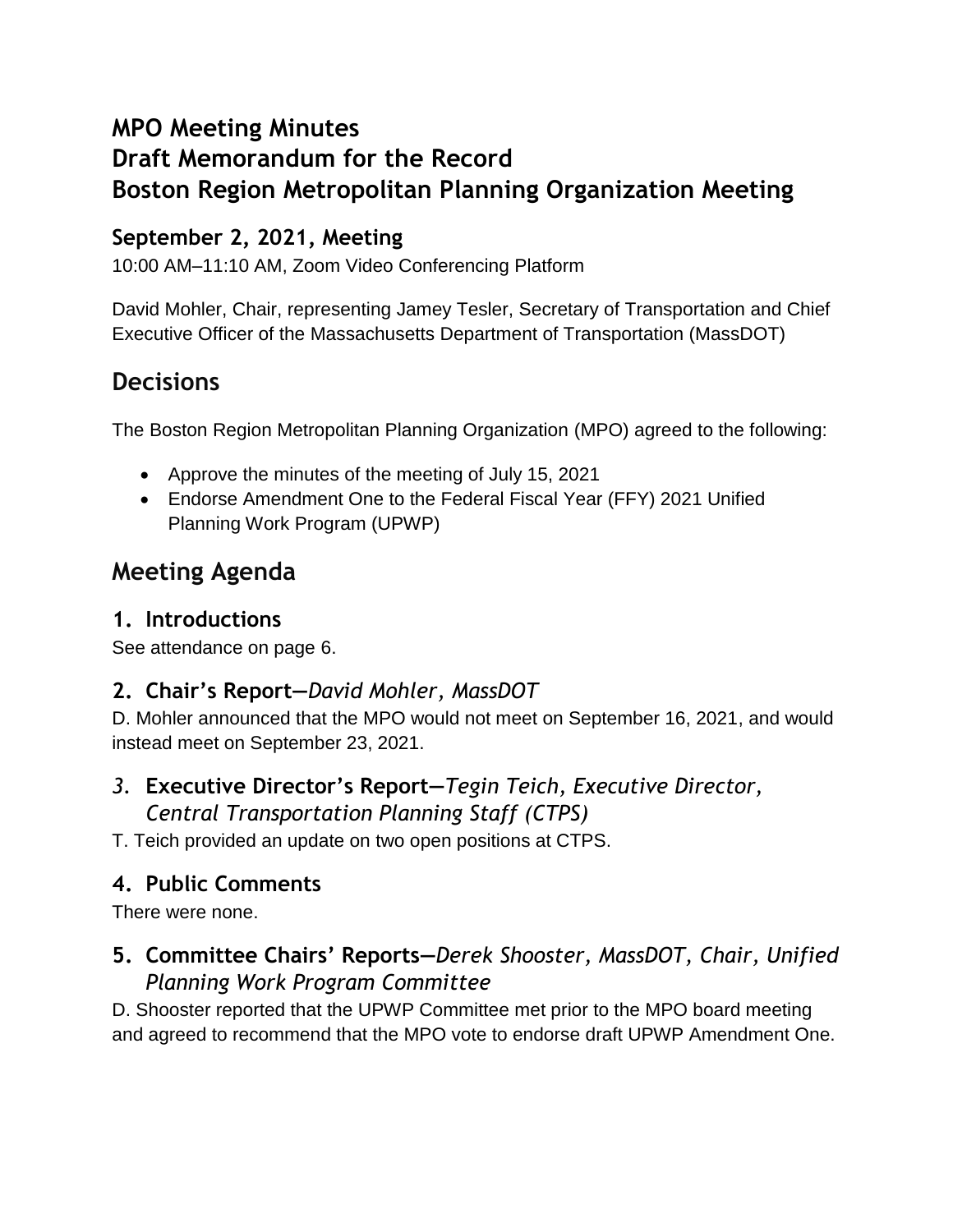#### *6.* **Regional Transportation Advisory Council Report—***Lenard Diggins, Chair, Regional Transportation Advisory Council*

L. Diggins reported that the Advisory Council would next meet on September 8, 2021.

### *7.* **Action Item: Approval of July 15, 2021, MPO Meeting Minutes—***Ariel Patterson, MPO Staff*

#### *Vote*

A motion to approve the minutes of the meeting of July 15, 2021, was made by the MBTA Advisory Board (Brian Kane) and seconded by the Metropolitan Area Planning Council (MAPC) (Eric Bourassa). At-Large Town (Town of Arlington) (Daniel Amstutz) and Minuteman Advisory Group on Interlocal Coordination (Town of Acton) (Austin Cyganiewicz) abstained. The motion carried.

#### *8.* **Action Item: FFY 2021 UPWP Amendment One—***Sandy Johnston, MPO Staff*

#### *Documents posted to the MPO meeting calendar*

- 1. [Recommended Revisions to Certain 3C Budgets \(FFY 2021\)](https://www.bostonmpo.org/data/calendar/pdfs/2021/MPO_0805_Memo_Draft_FFY21_UPWP_Amendment_One.pdf)
- 2. [Draft FFY 2021 UPWP Amendment One](https://www.bostonmpo.org/data/calendar/pdfs/2021/MPO_0805_Draft_FFY21_UPWP_Amendment_One.pdf)
- 3. [Comment Letter: Conservation Law Foundation](https://www.bostonmpo.org/data/calendar/pdfs/2021/MPO_0902_Draft_FFY21_Amendment_One_CLF_Comment_Letter.pdf)

S. Johnston stated that Draft Amendment One to the FFY 2021 UPWP accounts for actual spending in the first three quarters of FFY 2021 and fourth-quarter needs. In addition to the changes proposed to the CTPS budget, the amendment includes a minor change to work conducted by MAPC using UPWP funds. S. Johnston stated that the MPO voted to release this amendment for a 21-day public review period at the meeting on August 5, 2021. MPO staff received one comment on the amendment from the Conservation Law Foundation. The letter expressed disappointment that the amendment reallocates funding from the Transportation Equity Program because staff have not had the opportunity to expend the funds despite the equity needs of the region.

#### *Vote*

A motion to endorse Amendment One to the FFY 2021 UPWP was made by MAPC (E. Bourassa) and seconded by the Inner Core Committee (City of Somerville) (Tom Bent). The motion carried.

### *9.* **Community Connections Program Update—***Matt Genova and Sandy Johnston, MPO Staff*

M. Genova provided an update on and recommendations for the MPO's Community Connections Program. Community Connections is one of the investment programs established in the MPO's current Long-Range Transportation Plan. The program funds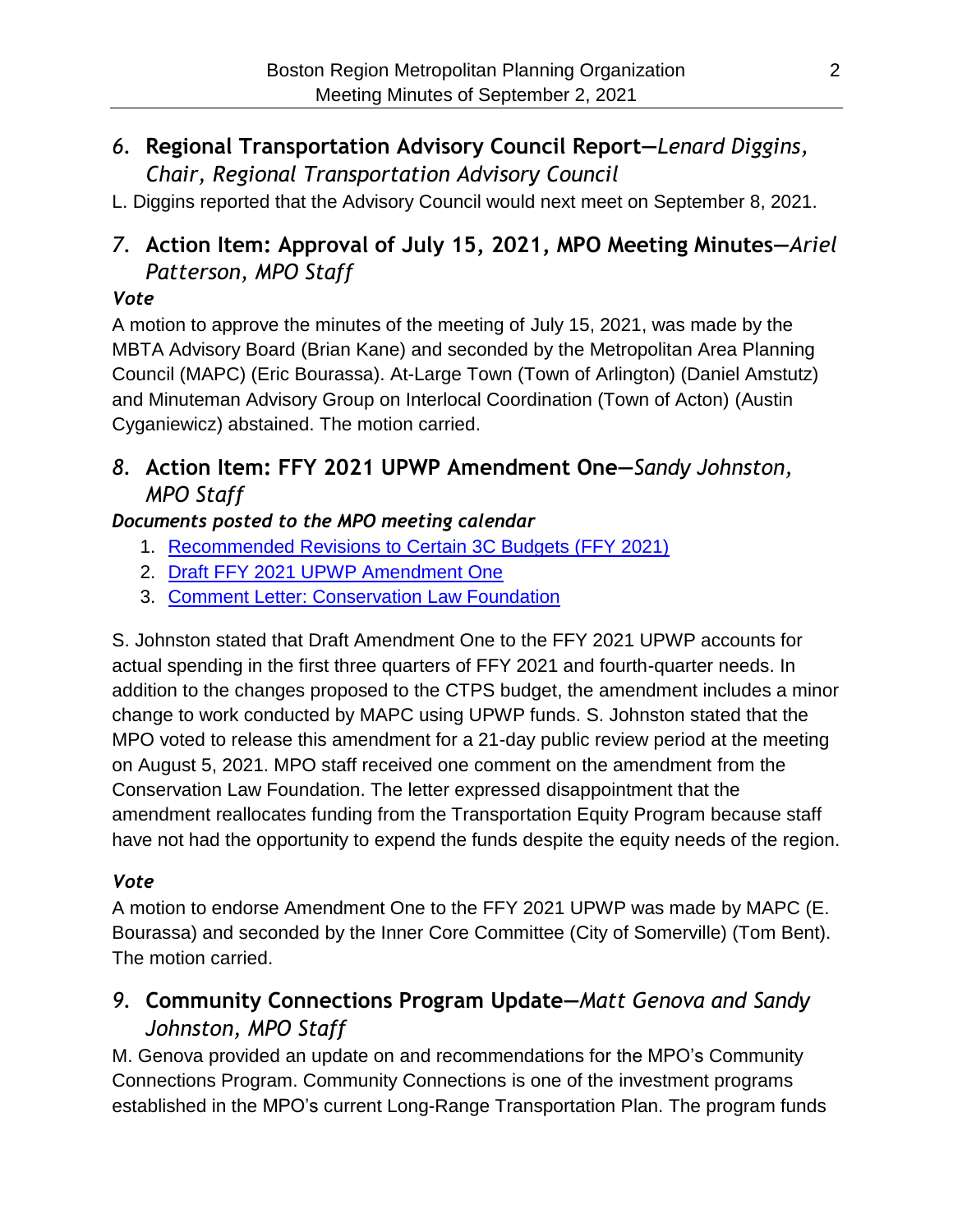first- and last-mile connections and other small, non-traditional projects that promote mobility. The MPO's Transportation Improvement Program (TIP) includes \$2 million annually for Community Connections. The second round of funding was allocated in the most recent TIP. M. Genova stated that during the most recent funding cycle, seven out of the 17 proponents applied for funding for transit operating projects, representing 64 percent of the total funding requested. The MPO funded ten projects, allocating the full \$2 million in FFY 2022 and including future year funding for both transit operating projects selected.

M. Genova stated that current challenges for the program fall into two main categories: administrative hurdles and the demands of transit operating projects. The program places a heavy administrative burden on staff in MassDOT's Office of Transportation Planning to manage contracts with proponents. Transit operating projects require additional analysis to determine net greenhouse gas reductions before they can be eligible for another year of funding. The funding of operating projects across multiple years limits the amount of funding within the program for smaller projects going forward.

M. Genova proposed streamlining the application process, simplifying the administration of capital projects, and changing the approach for transit operating projects. Streamlining the application would involve shortening the application and clarifying eligible project types. Simplifying the administration of capital projects would involve moving to a collective purchasing model, wherein MAPC would conduct a joint procurement for all capital items approved through the program each year. M. Genova described two options relative to funding transit operating projects. The first would require that shuttle and microtransit projects be administered directly by a regional transit authority (RTA). The other option would remove transit operating projects from the list of eligible projects.

M. Genova stated that MPO staff will finalize any adjustments to the program and begin the application process for next year's round of funding on October 1, 2021, the beginning of FFY 2022. Project proposals will be due in December.

#### *Discussion*

D. Amstutz asked whether limiting the number of transit operating projects funded in a given year would reduce the administrative burden and whether RTAs are open to administrating projects. D. Amstutz also asked for clarification as to how the collective procurement process would work.

S. Johnston replied that MPO staff would reach out to RTAs to explore this option if the MPO expressed interest in it. S. Johnston added that MPO staff have discussed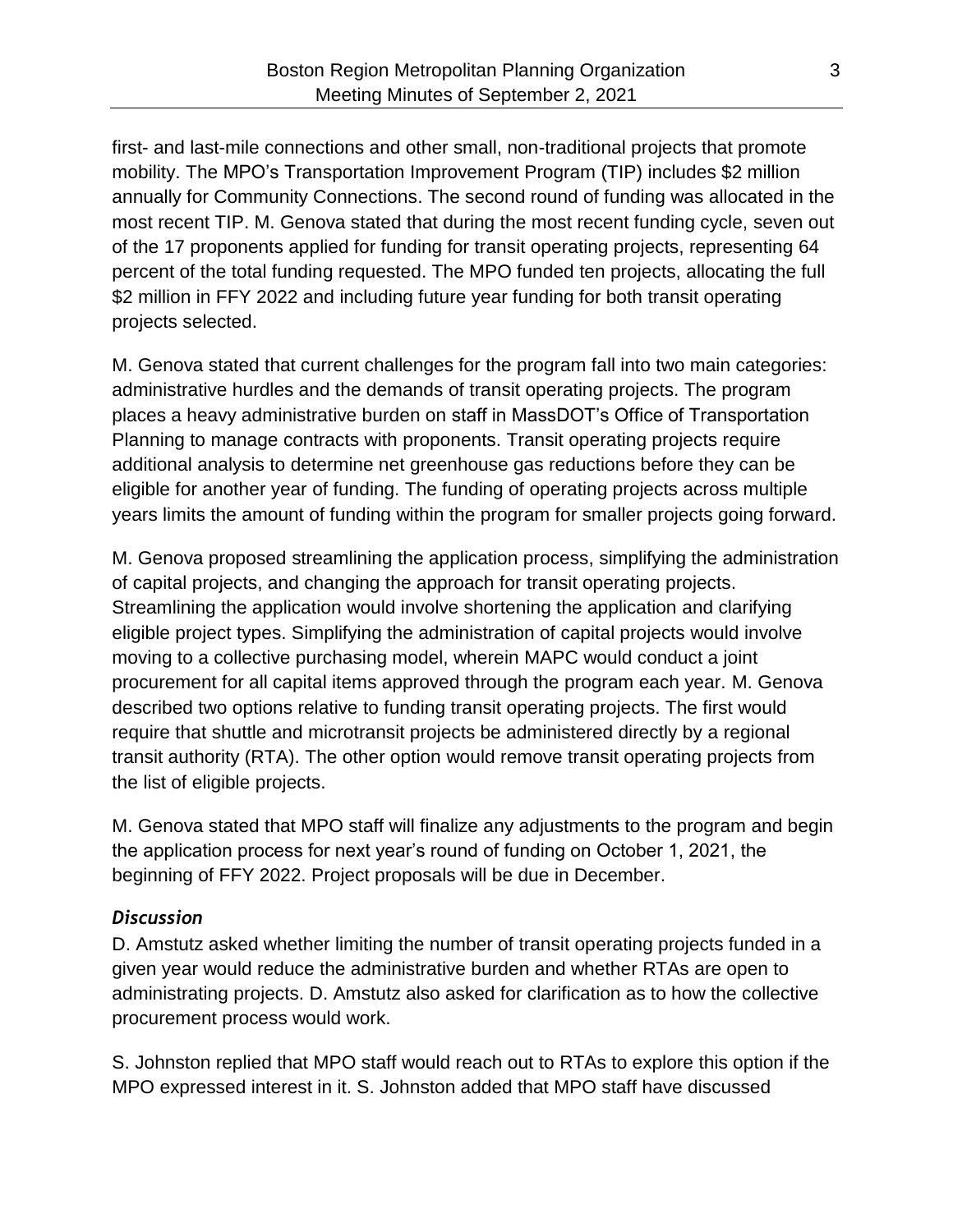introducing caps on the percentage of funds spent on specific project types in a given year, but that the number does not necessarily reduce the administrative burden for MPO staff. Rather, the issue would be future flexibility for the program and how much program funding the MPO board believes should be taken up by operating projects. S. Johnston stated that MAPC would create a collective procurement agreement for each category of projects, wherein the types of objects a proponent can procure are defined, and MAPC would write a contract for each group. E. Bourassa added that the intent would be to determine demand, write a contract, and then allow proponents to apply for materials that are already accounted for. This would also help account for current supply chain issues.

Tom O'Rourke (Three Rivers Interlocal Council) (Town of Norwood/Neponset River Regional Chamber) expressed concern at the idea of eliminating operating projects given that first- and last-mile connections were the main reason for creating the program. T. O'Rourke noted that it may be too early to judge the ridership of current operating projects due to the impacts of COVID-19. S. Johnston noted that in creating the program, the MPO expressed a desire to fund some transit operating projects while ensuring that they would survive past the period of MPO funding. S. Johnston said that applications have been mixed in terms of how successful proponents have been in ensuring future financial stability. S. Johnston stated that the question is whether the MPO thinks it's important that there be a funding source in the region for these types of projects.

Jim Fitzgerald also wondered how interested RTAs are in taking on the administrative burden of operating projects and expressed support for a dollar limit on operating projects.

B. Kane agreed that shifting the administrative burden to RTAs may not be welcome. He asked whether any currently funded projects have had an air quality benefit or shown evidence of improving or increasing ridership, not just shifting riders from another mode of public transit. S. Johnston stated that the only currently funded operating project that has actually launched is a micro-transit project in Newton, so there is no currently actionable ridership or air quality data.

K. Miller stated that the Federal Highway Administration (FHWA) is not opposed either to shifting administration to RTAs or to having MAPC craft a purchasing agreement, but he noted that MassDOT does not have a program to certify local public agencies to manage federal contracts. FHWA and MAPC would need to discuss questions as to a subrecipient implementing federal construction funds. K. Miller clarified that the intent of the Congestion Mitigation and Air Quality (CMAQ) Improvement Program (which is the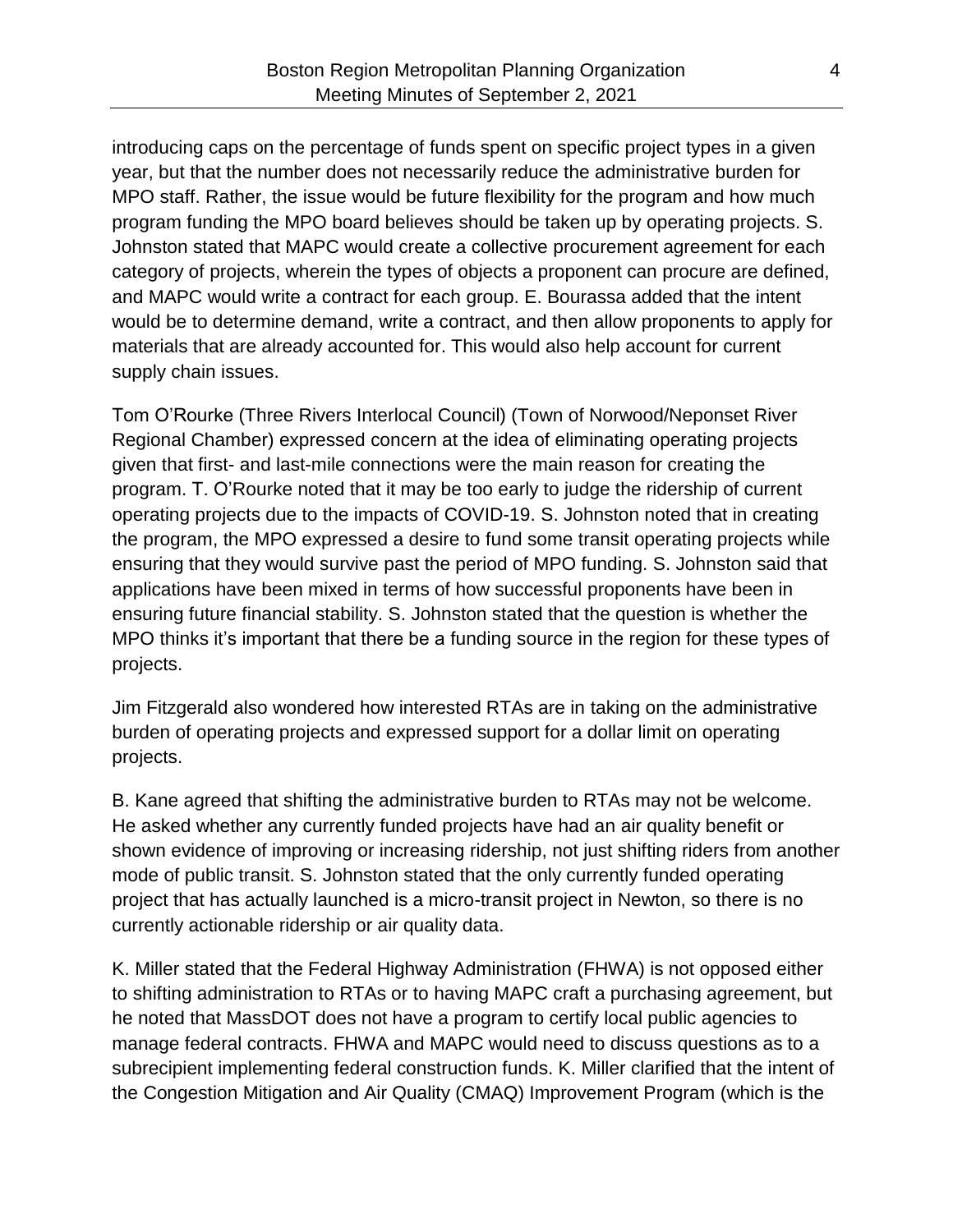federal program that funds Community Connections) is to make funds available as seed money. Air quality benefit is determined not just via ridership but also by using ridership surveys that indicate prior mode of transportation and other factors.

E. Bourassa stated that if it turns out that MAPC cannot play a role in overseeing procurements, that part of the program may not make sense.

D. Mohler noted that MassDOT oversees similar projects at other MPOs, so working this out with FHWA is not insurmountable.

Susan Barrett (Town of Lexington) expressed support for RTAs administrating or coordinating operating projects in order to reduce gaps in service and make sure services are not duplicative.

L. Diggins asked whether the Transit Working Group (TWG) has been involved in changes to the program. S. Johnston stated that MPO staff would put this topic on the agenda for an upcoming TWG meeting.

D. Mohler stated that discussion seemed to indicate that the MPO is relatively comfortable with proposed changes to the application process and capital project administration. D. Mohler stated that MPO staff should bring the question of administering operating projects via RTAs directly to the RTAs and the TWG before the MPO makes a decision on that recommendation. D. Mohler stated that staff should also explore what a cap on transit operating projects could or should look like before returning to the MPO.

#### **10.Members Items**

There were none.

#### **11.Adjourn**

A motion to adjourn was made by MAPC (E. Bourassa) and seconded by the MBTA Advisory Board (B. Kane). The motion carried.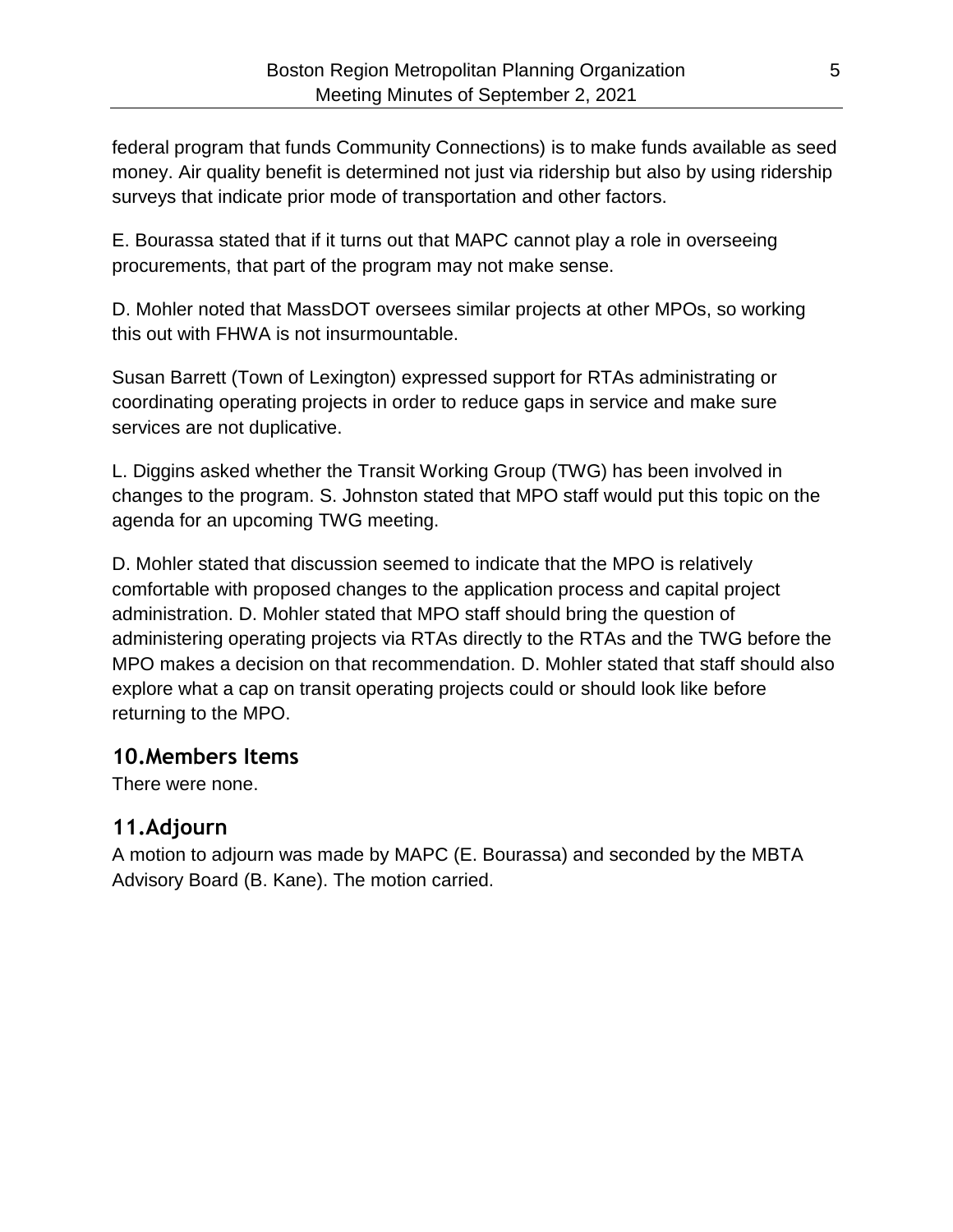## **Attendance**

| <b>Members</b>                                                   | <b>Representatives</b><br>and Alternates |
|------------------------------------------------------------------|------------------------------------------|
| At-Large City (City of Everett)                                  | <b>Jay Monty</b>                         |
| At-Large City (City of Newton)                                   | <b>Jason Sobel</b>                       |
| At-Large Town (Town of Arlington)                                | <b>Daniel Amstutz</b>                    |
| At-Large Town (Town of Brookline)                                | <b>Heather Hamilton</b>                  |
| City of Boston (Boston Planning & Development Agency)            | Jim Fitzgerald                           |
| City of Boston (Boston Transportation Department)                | <b>Bill Conroy</b>                       |
| <b>Federal Highway Administration</b>                            | <b>Ken Miller</b>                        |
| <b>Federal Transit Administration</b>                            |                                          |
| Inner Core Committee (City of Somerville)                        | <b>Tom Bent</b>                          |
| <b>Massachusetts Department of Transportation</b>                | David Mohler                             |
|                                                                  | John Bechard                             |
| <b>MassDOT Highway Division</b>                                  | John Romano                              |
| <b>Massachusetts Bay Transportation Authority (MBTA)</b>         | <b>Jillian Linnell</b>                   |
| <b>Massachusetts Port Authority</b>                              |                                          |
| <b>MBTA Advisory Board</b>                                       | <b>Brian Kane</b>                        |
| Metropolitan Area Planning Council                               | Eric Bourassa                            |
| MetroWest Regional Collaborative (City of Framingham)            | <b>Thatcher Kezer III</b>                |
| Minuteman Advisory Group on Interlocal Coordination (Town of     | Austin                                   |
| Acton)                                                           | Cyganiewicz                              |
| North Shore Task Force (City of Beverly)                         | Darlene Wynne                            |
| North Suburban Planning Council (City of Woburn)                 | <b>Tina Cassidy</b>                      |
| <b>Regional Transportation Advisory Council</b>                  | <b>Lenard Diggins</b>                    |
| South Shore Coalition (Town of Rockland)                         | Jennifer                                 |
|                                                                  | Constable                                |
| South West Advisory Planning Committee (Town of Medway)          | <b>Peter Pelletier</b>                   |
| Three Rivers Interlocal Council (Town of Norwood/Neponset Valley | Tom O'Rourke                             |
| <b>Chamber of Commerce)</b>                                      | <b>Steve Olanoff</b>                     |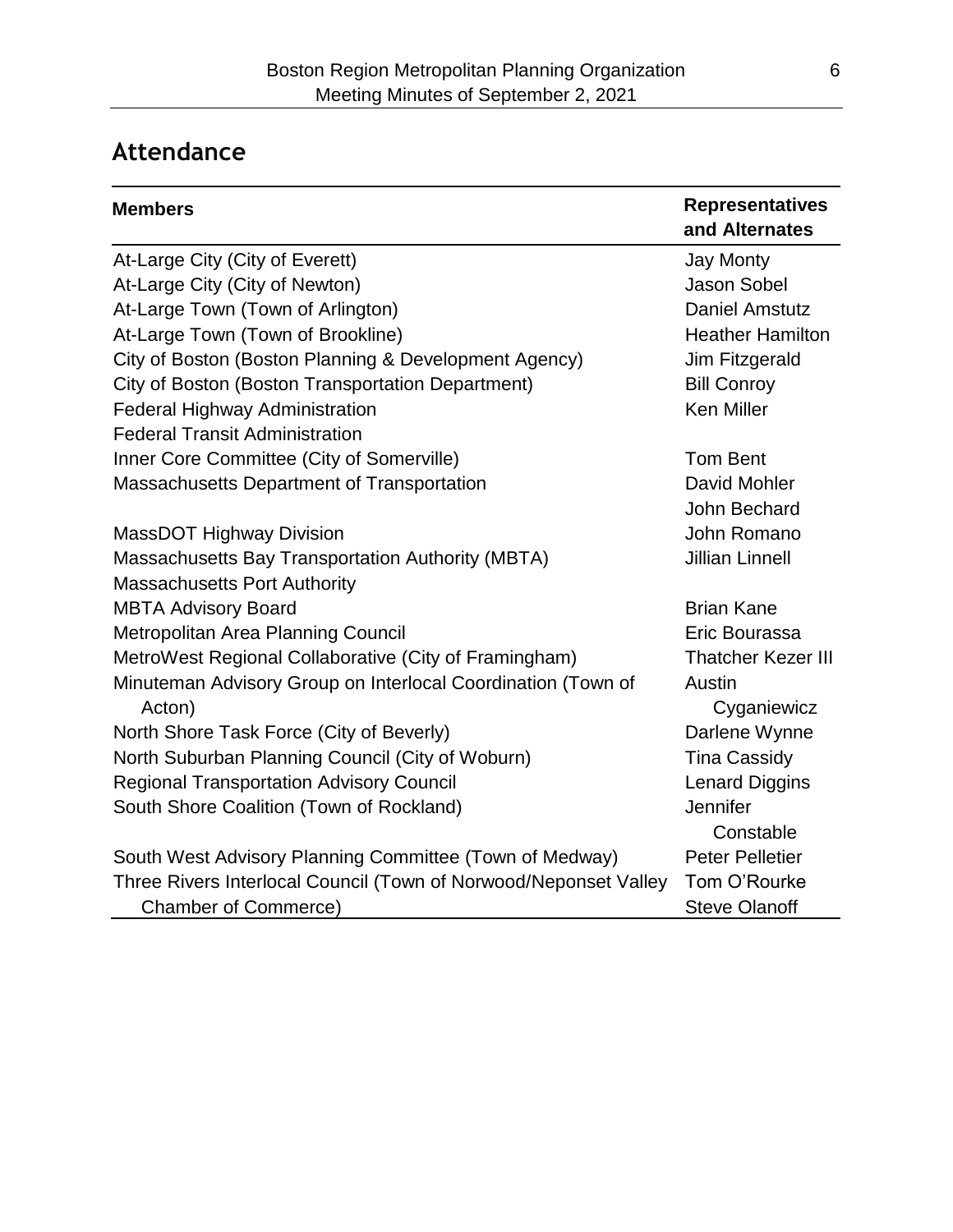| <b>Other Attendees</b> | <b>Affiliation</b>                                        |
|------------------------|-----------------------------------------------------------|
| Aleida Leza            | <b>Belmont resident</b>                                   |
| Amira Patterson        | <b>MBTA Advisory Board</b>                                |
| Benjamin N.W. Muller   | MassDOT Highway District 6                                |
| Derek Krevat           | MassDOT Office of Transportation Planning                 |
| <b>Derek Shooster</b>  | MassDOT Office of Transportation Planning                 |
| <b>Gus Norrbom</b>     | <b>MassDOT</b>                                            |
| Johannes Epke          | <b>Conservation Law Foundation</b>                        |
| <b>Jon Seward</b>      | <b>Community Design Partnership</b>                       |
| Josh Klingenstein      | <b>MBTA</b>                                               |
| Joy Glynn              | <b>MWRTA</b>                                              |
| Michelle Ho            | MassDOT Office of Transportation Planning                 |
| <b>Mike Garrity</b>    | <b>MassDOT</b>                                            |
| Sheila Page            | Town of Lexington                                         |
| <b>Susan Barrett</b>   | Town of Lexington                                         |
| <b>Todd Baldwin</b>    | Town of Saugus                                            |
| <b>Wesley Lickus</b>   | <b>MassDOT</b>                                            |
| Yahaira Graxirena      | Central Massachusetts Regional Planning Commission        |
| <b>Zack Blais</b>      | <b>Central Massachusetts Regional Planning Commission</b> |

#### **MPO Staff/Central Transportation Planning Staff**

| <b>Tegin Teich, Executive Director</b> |
|----------------------------------------|
| Mark Abbott                            |
| Matt Archer                            |
| Jonathan Church                        |
| Annette Demchur                        |
| Róisín Foley                           |
| Hiral Gandhi                           |
| Matt Genova                            |
| <b>Betsy Harvey</b>                    |
| Sandy Johnston                         |
| Anne McGahan                           |
| Marty Milkovits                        |
| Ariel Patterson                        |
| Gina Perille                           |
| Michelle Scott                         |